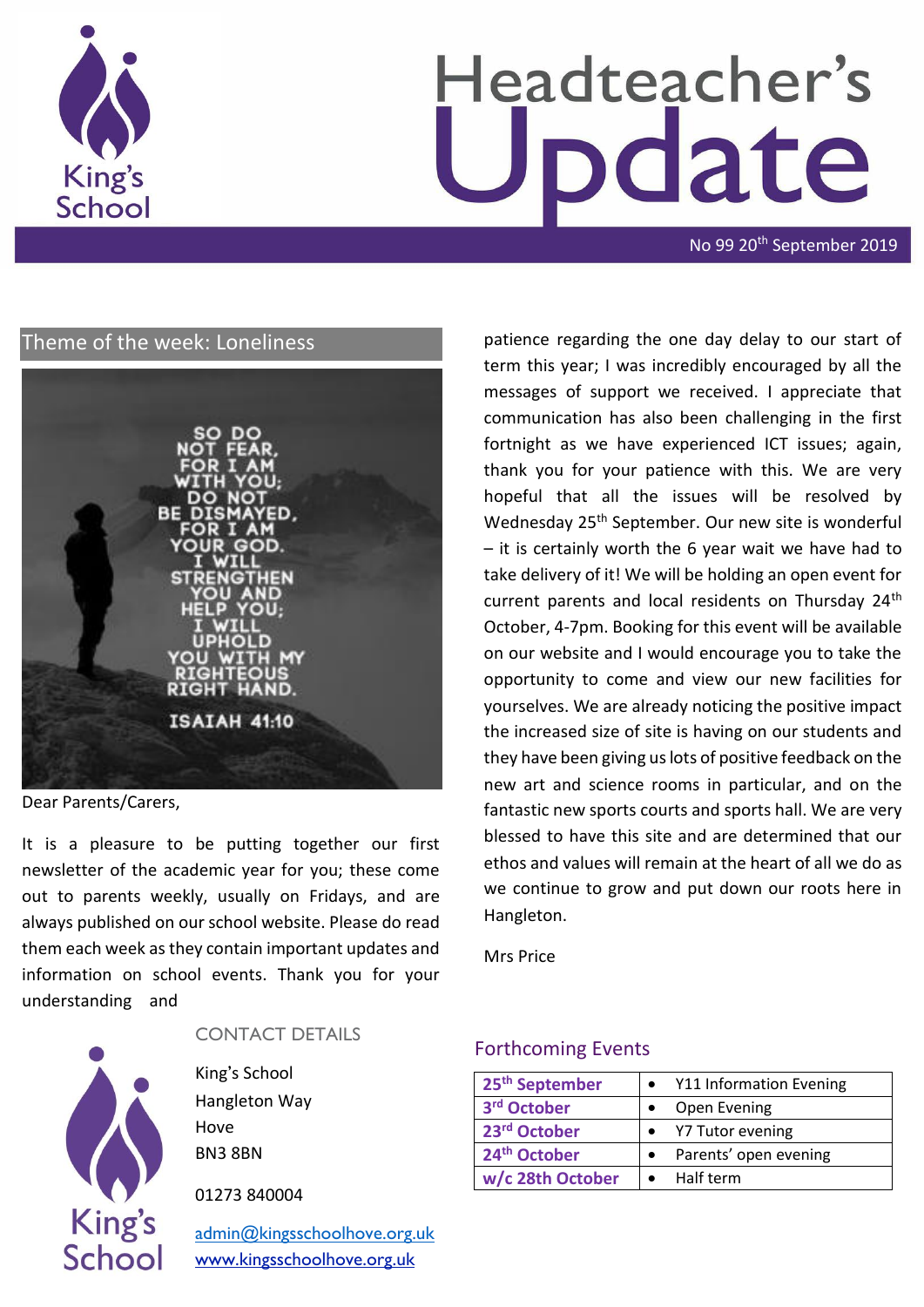# **King's School**

#### Bus Travel

We are conscious that there have been some 'teething' issues with bus travel to our new site. These have dissipated substantially this week as students are finding their best routes to and from school.

In the mornings, the new 96/96A and 98 routes are serving our students well. These services cannot run any later, due to restrictions the bus company have on their fleets, but the school is open to students from 7:45am. A copy of the timetables for these services can be found at the back of the newsletter.

The number 5 services in the mornings are busy and we would encourage students to avoid these if possible or to ensure they are getting a sufficiently early bus to get them to school on time. In the afternoons students have been getting number 5 services from outside the school and the new number 6 service starts from Monday 23rd September. Please view the following link for details of this service:

#### [https://www.buses.co.uk/services/BH/6?date=2019-](https://www.buses.co.uk/services/BH/6?date=2019-09-23&direction=outbound&all=on) [09-23&direction=outbound&all=on](https://www.buses.co.uk/services/BH/6?date=2019-09-23&direction=outbound&all=on)

We are conscious that a few tweaks to Big Lemon bus routes would enable them to serve our students very well. Mrs Price is in discussions with the company on these and will keep parents/carers updated.

#### Parents' Open Event

We will be holding a current parents' and local residents' open event on Thursday 24th October, 4-7pm. Booking for this will be available on our website after 10<sup>th</sup> October. We will notify parents when booking is available.

Parents and warmly invited to come and view our new facilities. We respectfully ask that current parents do not attend our Open Evening on 3rd October as we anticipate that we there will be a great demand from prospective Year 6 parents to view the site on this date.

## Year 11 Information Evening

On Wednesday 25<sup>th</sup> September we are hosting our Year 11 Information Evening. This event is for both students and their parents/carers and attendance at this evening is strongly encouraged.

The aim of the evening will be to give you clear information about Year 11, including the academic and pastoral support that will be available for students and their families this year. Post 16 education providers from across the city will be attending to meet students and parents and to answer any questions you might have about the courses they run. We will also have our careers guidance service in attendance should you wish to talk to them.

Post 16 providers will be available to meet with you from 6pm until 7pm in the LRC (Learning Resource Centre). The main presentation will run from 7-8pm in the main school hall. There is no need to book a place for this evening.

#### Get into Music

This week Year 7 were paid a visit by the multi-talented team from Brighton and Hove, Music and Arts. Students were treated to a vibrant concert which showcased the full range of instruments that are available to learn here at King's school. Students clapped along to popular tunes and listened avidly as Mike Johnson talked about which instruments belonged to which family.

We have a busy music programme here at King's with plenty of opportunities for students to perform and enjoy making music. We offer a diverse range of ensembles so hopefully there is something for everyone! If your child does not yet learn a musical instrument maybe now is the time, it's never too late to learn!

If you are interested please use the address below to find all the needed information on how to sign up for instrumental lessons. If you have any further questions please do not hesitate to contact me. Let's "Get Into Music"!! [www.bhma.org.uk/tuition](http://www.bhma.org.uk/tuition)